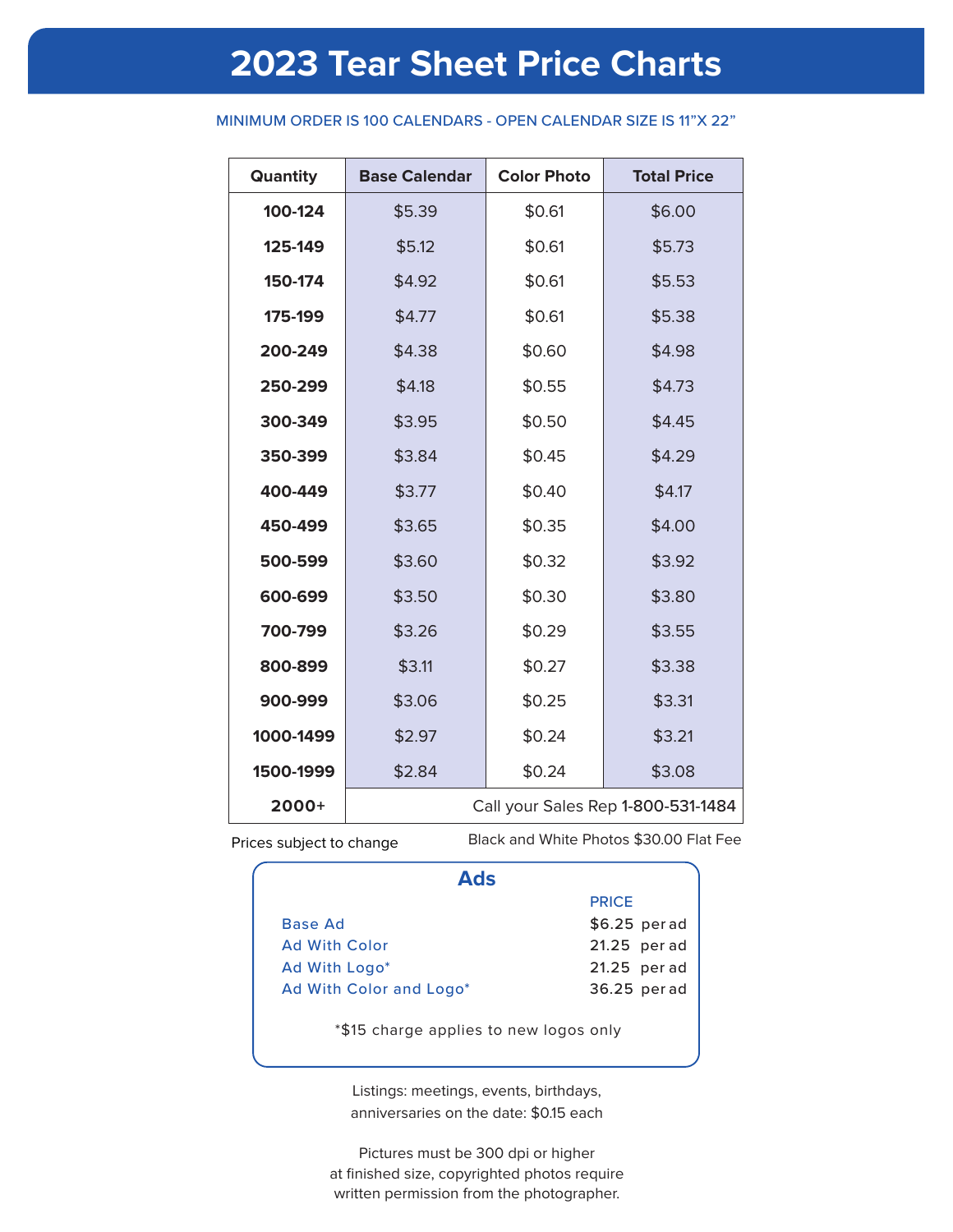# **2023 Tear Sheet Shipping + Handling Price Chart**

| <b>Calendars</b> |          | Zone A   |          | Zone B   |          | Zone C   |          | Zone D   |
|------------------|----------|----------|----------|----------|----------|----------|----------|----------|
|                  | w/bags   | w/o bags | w/bags   | w/o bags | w/bags   | w/o bags | w/bags   | w/o bags |
| 100              | \$49.40  | \$34.58  | \$59.50  | \$41.65  | \$63.90  | \$44.73  | \$75.60  | \$52.92  |
| 125              | \$53.40  | \$37.38  | \$63.60  | \$44.52  | \$67.20  | \$47.04  | \$85.90  | \$60.13  |
| 150              | \$71.30  | \$49.91  | \$82.00  | \$57.40  | \$92.50  | \$64.75  | \$118.50 | \$82.95  |
| 175              | \$74.80  | \$52.36  | \$86.30  | \$60.41  | \$100.20 | \$70.14  | \$128.40 | \$89.88  |
| 200              | \$79.10  | \$55.37  | \$91.30  | \$63.91  | \$107.20 | \$75.04  | \$139.20 | \$97.44  |
| 225              | \$82.10  | \$57.47  | \$96.80  | \$67.76  | \$113.50 | \$79.45  | \$148.70 | \$104.09 |
| 250              | \$86.10  | \$60.27  | \$102.40 | \$71.68  | \$121.60 | \$85.12  | \$158.50 | \$110.95 |
| 275              | \$115.90 | \$81.13  | \$134.80 | \$94.36  | \$154.80 | \$108.36 | \$202.20 | \$141.54 |
| 300              | \$117.70 | \$82.39  | \$137.10 | \$95.97  | \$158.00 | \$110.60 | \$206.50 | \$144.55 |
| 325              | \$121.40 | \$84.98  | \$143.50 | \$100.45 | \$166.30 | \$116.41 | \$216.70 | \$151.69 |
| 350              | \$124.70 | \$87.29  | \$148.20 | \$103.74 | \$173.80 | \$121.66 | \$226.30 | \$158.41 |
| 375              | \$128.00 | \$89.60  | \$154.10 | \$107.87 | \$180.50 | \$126.35 | \$236.60 | \$165.62 |
| 400              | \$157.60 | \$110.32 | \$183.30 | \$128.31 | \$211.10 | \$147.77 | \$275.30 | \$192.71 |
| 425              | \$161.10 | \$112.77 | \$188.60 | \$132.02 | \$218.40 | \$152.88 | \$285.30 | \$199.71 |
| 450              | \$163.40 | \$114.38 | \$193.70 | \$135.59 | \$225.50 | \$157.85 | \$295.30 | \$206.71 |
| 475              | \$168.00 | \$117.60 | \$199.60 | \$139.72 | \$233.00 | \$163.10 | \$305.20 | \$213.64 |
| 500              | \$170.80 | \$119.56 | \$204.50 | \$143.15 | \$240.90 | \$168.63 | \$315.10 | \$220.57 |
| 525              | \$198.70 | \$139.09 | \$232.80 | \$162.96 | \$270.10 | \$189.07 | \$351.80 | \$246.26 |
| 550              | \$204.50 | \$143.15 | \$239.20 | \$167.44 | \$278.60 | \$195.02 | \$364.10 | \$254.87 |
| 575              | \$206.90 | \$144.83 | \$245.00 | \$171.50 | \$286.10 | \$200.27 | \$374.10 | \$261.87 |
| 600              | \$209.60 | \$146.72 | \$250.10 | \$175.07 | \$292.50 | \$204.75 | \$384.00 | \$268.80 |
| 625              | \$213.10 | \$149.17 | \$256.20 | \$179.34 | \$300.50 | \$210.35 | \$394.60 | \$276.22 |
| 650              | \$234.50 | \$164.15 | \$278.60 | \$195.02 | \$326.70 | \$228.69 | \$426.20 | \$298.34 |
| 675              | \$244.20 | \$170.94 | \$290.60 | \$203.42 | \$338.10 | \$236.67 | \$443.20 | \$310.24 |
| 700              | \$248.10 | \$173.67 | \$295.50 | \$206.85 | \$346.00 | \$242.20 | \$453.10 | \$317.17 |
| 725              | \$251.20 | \$175.84 | \$301.90 | \$211.33 | \$353.60 | \$247.52 | \$463.70 | \$324.59 |
| 750              | \$255.50 | \$178.85 | \$307.20 | \$215.04 | \$359.90 | \$251.93 | \$472.60 | \$330.82 |
| 775              | \$258.40 | \$180.88 | \$313.00 | \$219.10 | \$365.70 | \$255.99 | \$482.60 | \$337.82 |

#### Customers requesting plastic bags or white mailing envelopes should pay the non-discounted prices.

## **ZONE A**

If you live in the states listed below, refer to **ZONE A** column for your shipping charges.

> **Illinois • Indiana Kentucky • Michigan Ohio • Tennessee West Virginia**

## **ZONE B**

If you live in the states listed below, refer to **ZONE B** column for your shipping charges.

**Alabama • Arkansas • Delaware • Dist. of Columbia • Georgia • Maryland • Mississippi • Missouri • New Jersey • North Carolina• Pennsylvania • South Carolina • Virginia • Wisconsin**

# **ZONE C**

If you live in the states listed below, refer to **ZONE C** column for your shipping charges.

**Colorado • Connecticut Florida • Iowa • Kansas Louisiana • Maine Massachusetts • Minnesota Nebraska • New Hampshire New Mexico • New York North Dakota • Oklahoma Rhode Island • South Dakota • Texas • Vermont • Wyoming**

# **ZONE D**

If you live in the states listed below, refer to **ZONE D** column for your shipping charges.

> **Arizona • California Idaho • Montana Nevada • Oregon Utah • Washington**

For Alaska and Hawaii shipping alternatives, phone 1-800/531- 1484 for a quote.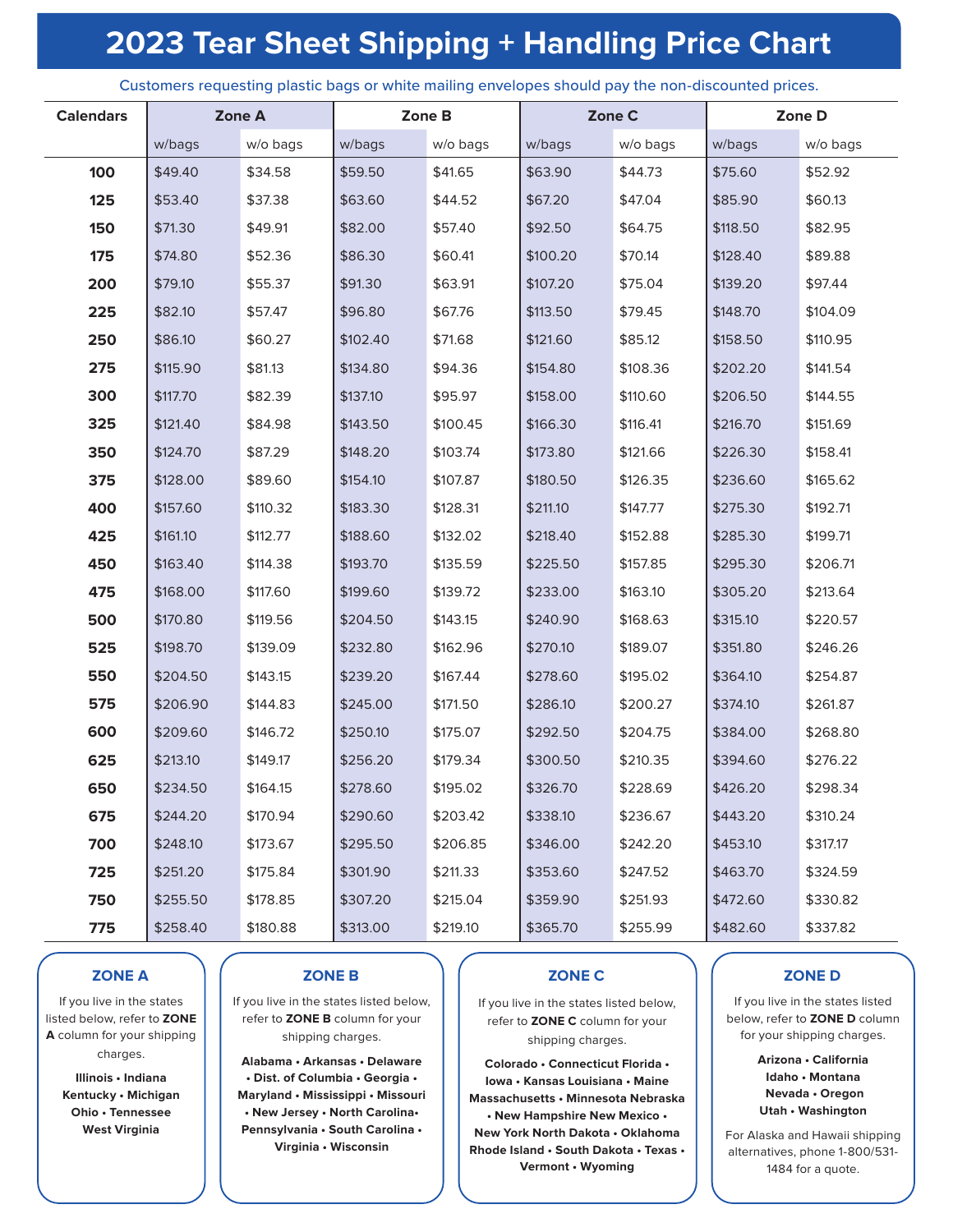# **2023 Pricing for Specialty Items on Tear Sheet Calendar**

## **CALENDAR BACK ITEMS (Advertising Portion of Calendar)**

| ID#              | Item                                                             | <b>Price</b>                                      | <b>Description</b>                                                                                                                                                                                                  |
|------------------|------------------------------------------------------------------|---------------------------------------------------|---------------------------------------------------------------------------------------------------------------------------------------------------------------------------------------------------------------------|
| <b>B1</b>        | Customer provided file<br>printing under pad                     | \$20.00                                           | Prints a map or other printing under the calendar pad<br>Print ready or digital file required                                                                                                                       |
| B <sub>2</sub> W | Customer provided file (B&W)<br>printed on back side of calendar | \$25.00 setup<br>\$0.27 each                      | Prints Black & White map or text on the back of<br>calendar. Print ready or digital file required                                                                                                                   |
| B <sub>2</sub> C | Map or printing (Color)<br>on back side of calendar              | \$40.00 setup<br>\$0.34 each                      | Prints Color map or text on back of calendar.<br>Print ready or digital file required                                                                                                                               |
| B <sub>3</sub>   | <b>Musical Notes</b>                                             | \$5.00                                            | Prints a row of musical notes on the bottom ad row                                                                                                                                                                  |
| Β4               | Typeset on bottom                                                | \$25.00                                           | Submit copy for typesetting row of ads                                                                                                                                                                              |
| B <sub>5</sub>   | Names under picture                                              | \$0.20 each                                       | Prints the names of people in the calendar picture                                                                                                                                                                  |
| B <sub>6</sub>   | Copy under pad                                                   | \$0.30 per line                                   | Charge for typesetting copy under the pad<br>Approx. 35 characters and spaces per line<br>\$15.00 minimum charge                                                                                                    |
| B7               | Screening behind ads<br>instead of a picture subject             | \$20.00                                           | Prints a b/w screen behind the advertising<br>This could be a school mascot, club logo, etc.<br>Color screen extra \$15.00 charge                                                                                   |
| B <sub>8</sub>   | <b>CPR</b> Information                                           | \$20.00                                           | Prints CPR instructions under pad                                                                                                                                                                                   |
|                  | PHOTOGRAPH ITEMS                                                 |                                                   |                                                                                                                                                                                                                     |
| F <sub>1</sub>   | Manual Photo tipping                                             | \$0.25 each                                       | Charge for bonding customer supplied photographs<br>to calendars. Done with special permission only                                                                                                                 |
| F <sub>2</sub>   | Typesetting in place of photo                                    | \$30.00                                           | Prints customer supplied copy in photo area                                                                                                                                                                         |
| F <sub>3</sub>   | Collage/Retouch<br>photograph                                    | \$85.00 per hour                                  | Charge for creating a collage from customer<br>supplied photos or editing photo content<br>Min. charge is \$42.50                                                                                                   |
| F4               | Additional pictures -<br>main picture subject                    | \$15.00 each                                      | Prints additional pictures in the main picture area                                                                                                                                                                 |
|                  | <b>MISCELLANEOUS ITEMS</b>                                       |                                                   |                                                                                                                                                                                                                     |
| M1               | Extra Sheet - Tear Sheet                                         | \$27.00 Setup<br>\$0.08 per sheet<br>per calendar | Setup price is for each sheet or extra month and does<br>not include typesetting. Inserts are an extra sheet<br>(extra month, cover letter, reorder form, coupon page,<br>etc.) that is stapled to the calendar pad |
| M <sub>2</sub>   | Sweepstakes Calendar                                             | \$50.00                                           | Prints sweepstakes rules and consecutive<br>numbering under the calendar pad                                                                                                                                        |
| MЗ               | 3" X 5" Registration<br>Cards for M2<br>$(B&W)$ 1 side           | \$90.00/1000                                      | Prints a registration card and consecutive<br>numbering for Sweepstakes Calendars<br>Priced per thousand with \$55.00 minimum                                                                                       |
|                  | Perforating if requested<br>(1 perf)                             | \$60.00/1000                                      | Shipped in bulk only<br>Call for a quote if insertion with calendars is required.                                                                                                                                   |
| M4               | <b>Calendar Mailing Envelopes</b><br>(Blank)                     | \$0.20                                            | Custom made envelopes for tear sheet calendars<br>Calendars are always inserted in these envelopes<br>unless requested otherwise                                                                                    |
| M5               | Printing on M4<br>(1 side)                                       | \$90.00 Setup<br>\$0.03 each                      | Prints return address and Postal Patron<br>information on outside of envelope                                                                                                                                       |
| M6               | Clear Door Knob bags                                             | \$0.12 each                                       | Charge only if calendars are inserted<br>Plastic bags sent in bulk are free as a replacement<br>for brown bags                                                                                                      |